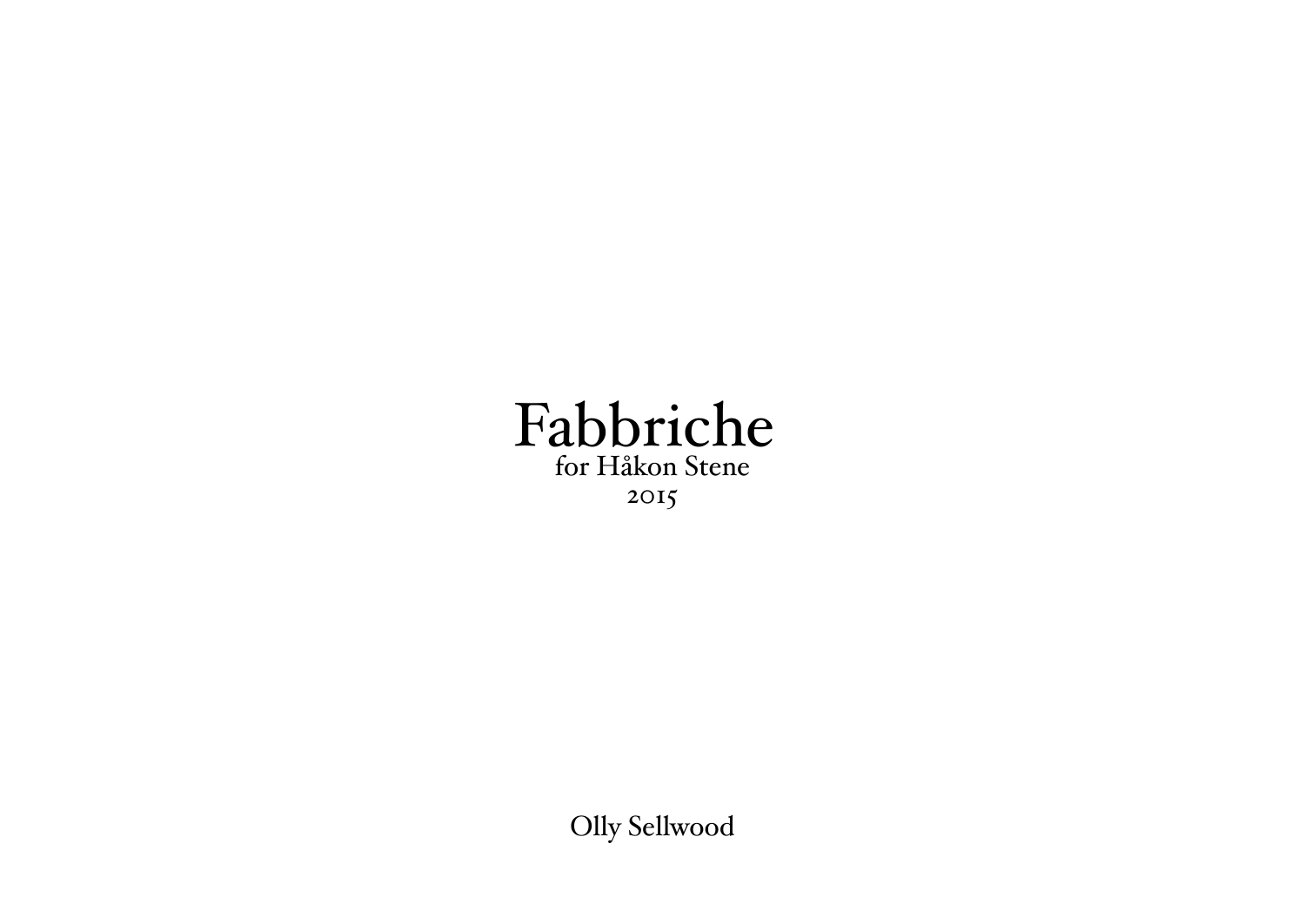



Percussion Set Up

## **Technical Specification:**

P.A. system Stereo audio interface Computer (running Ableton Live) 2 x contact microhophones (with leads) 2 A contact interestion-<br>Line 6 mkII guitar pedal

## **Percussion Arrangement:**

Crash cymbal (on stand) Woodblock and cowbell (on stand) woodbook and cowben (on stand)<br>Milk bottle (on individual stand) Wine bottle (on individual stand)



Line 6 MkII Guitar Pedal

The pedals, which are shown below the staves, have the following effects:  $Pedal A = \text{Grain Delay}$ Pedal B = Delay Pedal  $C =$ Chorus Pedal  $D =$  Distortion Volume Pedal = Beat Repeat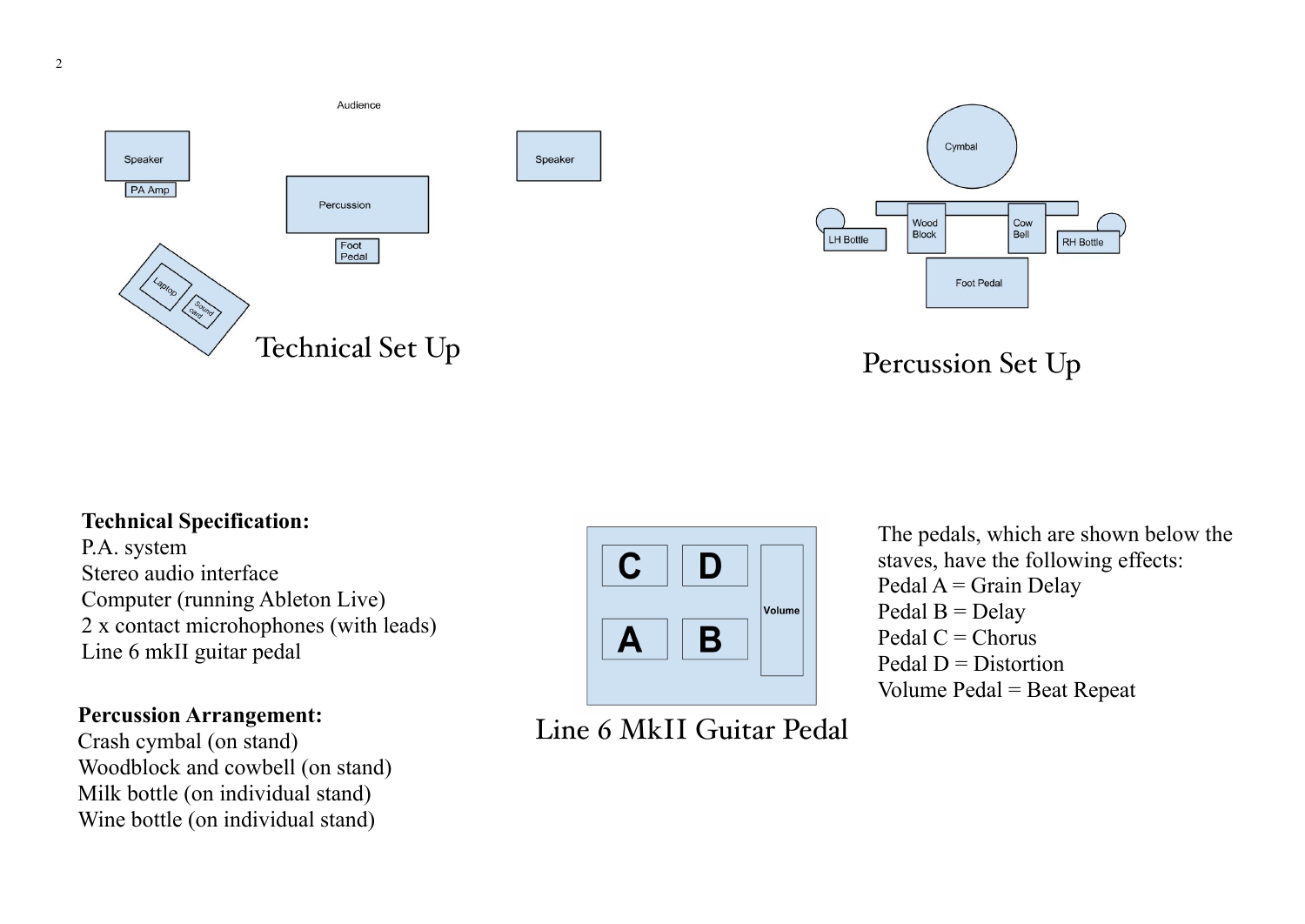The score gives instructions for the peformance rather than documenting the aural outcome.<br>For example, at Section E the electronic effects greate complex greas rhythms not notated on the For example, at Section E the electronic effects create complex cross rhythms not notated on the score.



In rehearsal marks A, C, E, F, G, and I, notes are beamed upwards for right hand hits and beamed downwards for left hand hits.



Section A A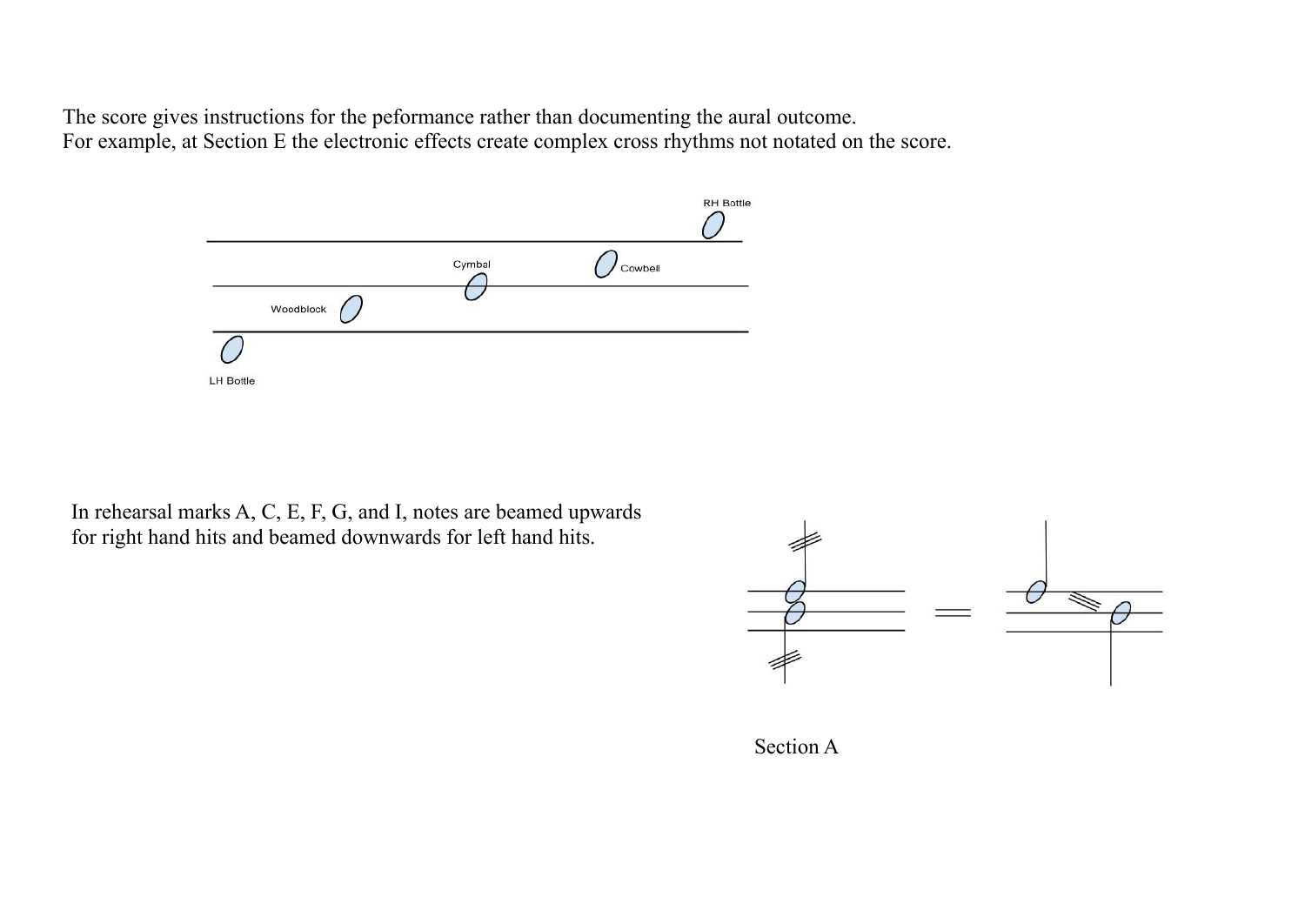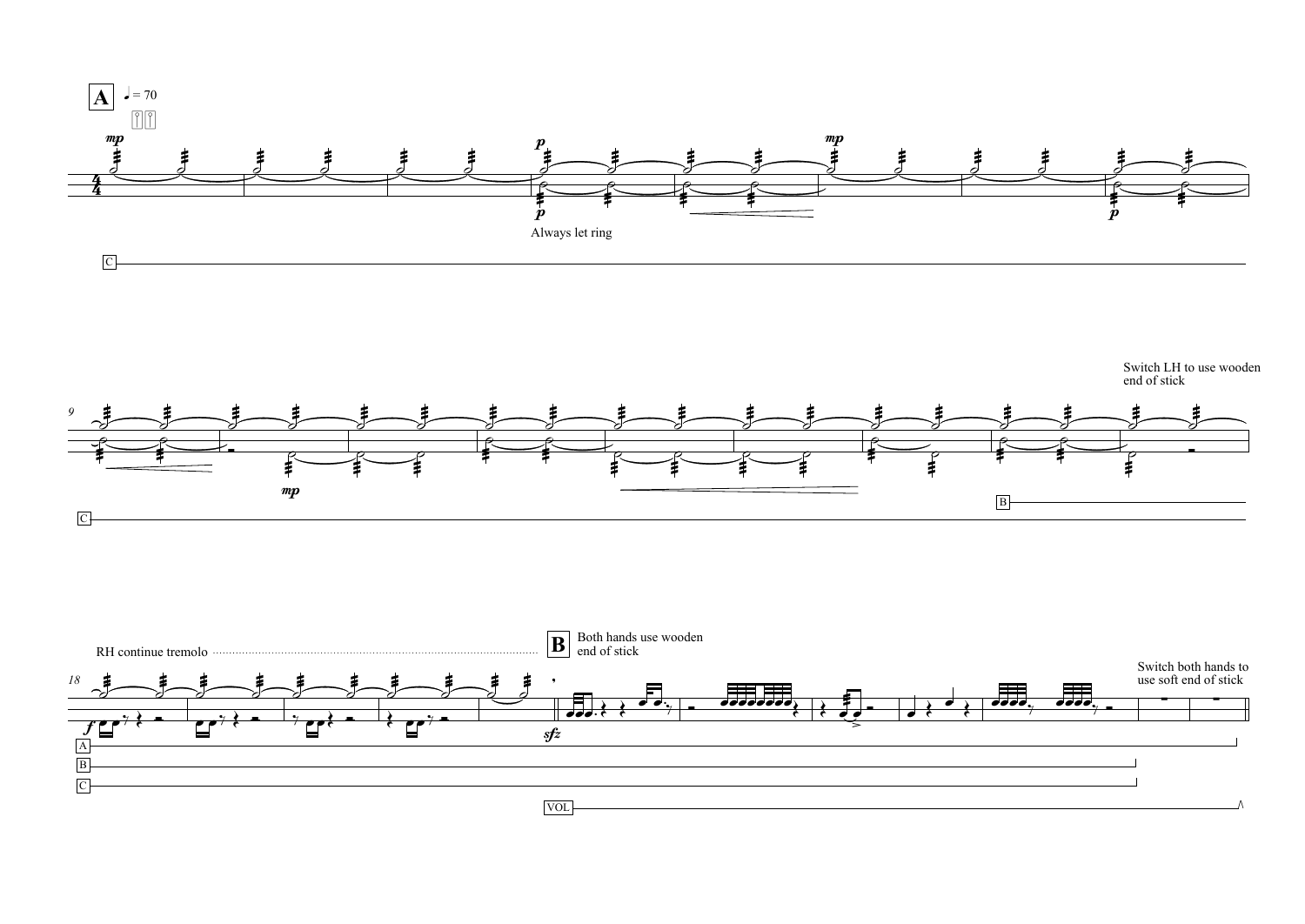

\* Notes marked as 'x' are the delay sounds from the fx pedal. The dotted diminuendo markings indicate the natural decay of the delay fx.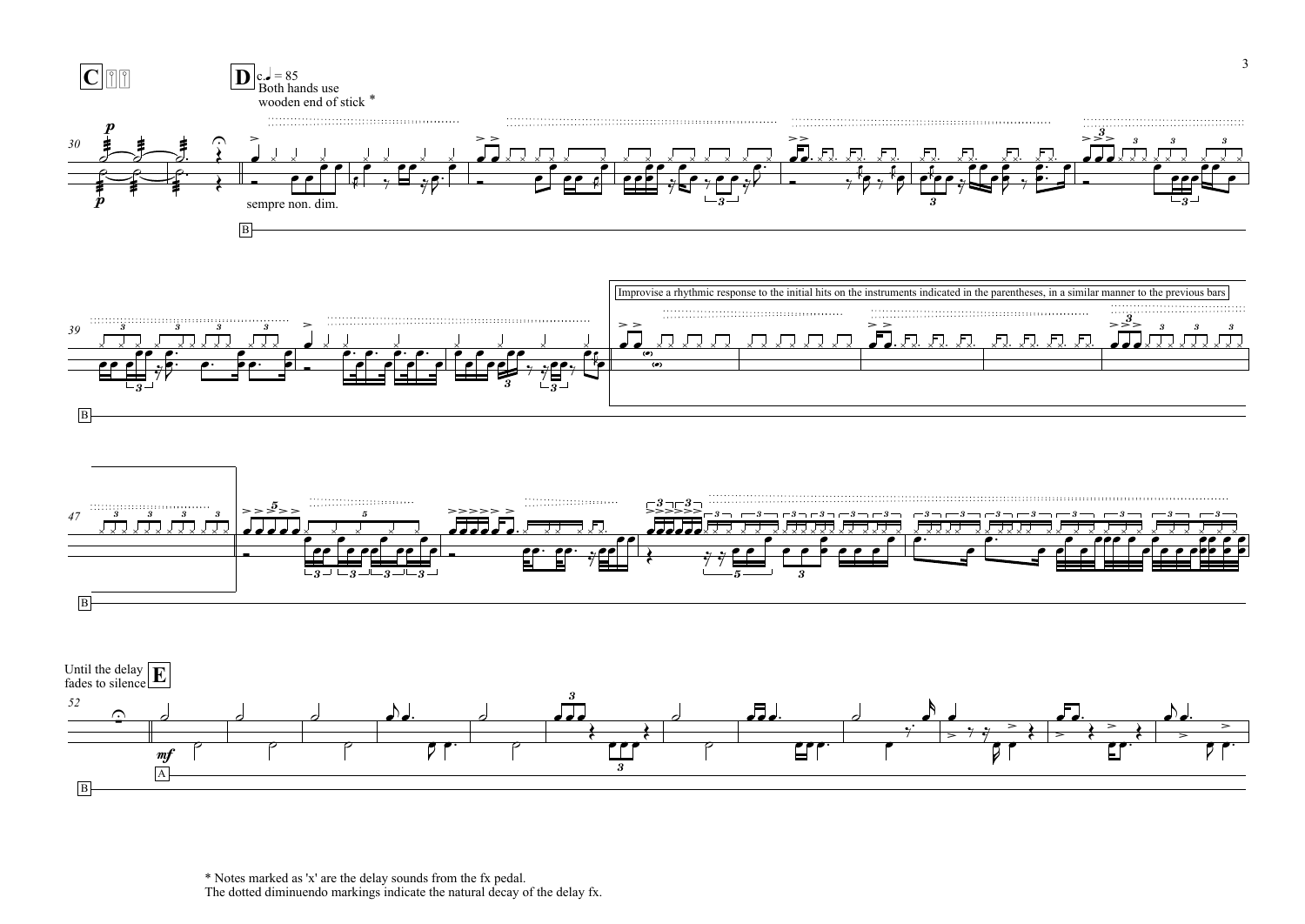